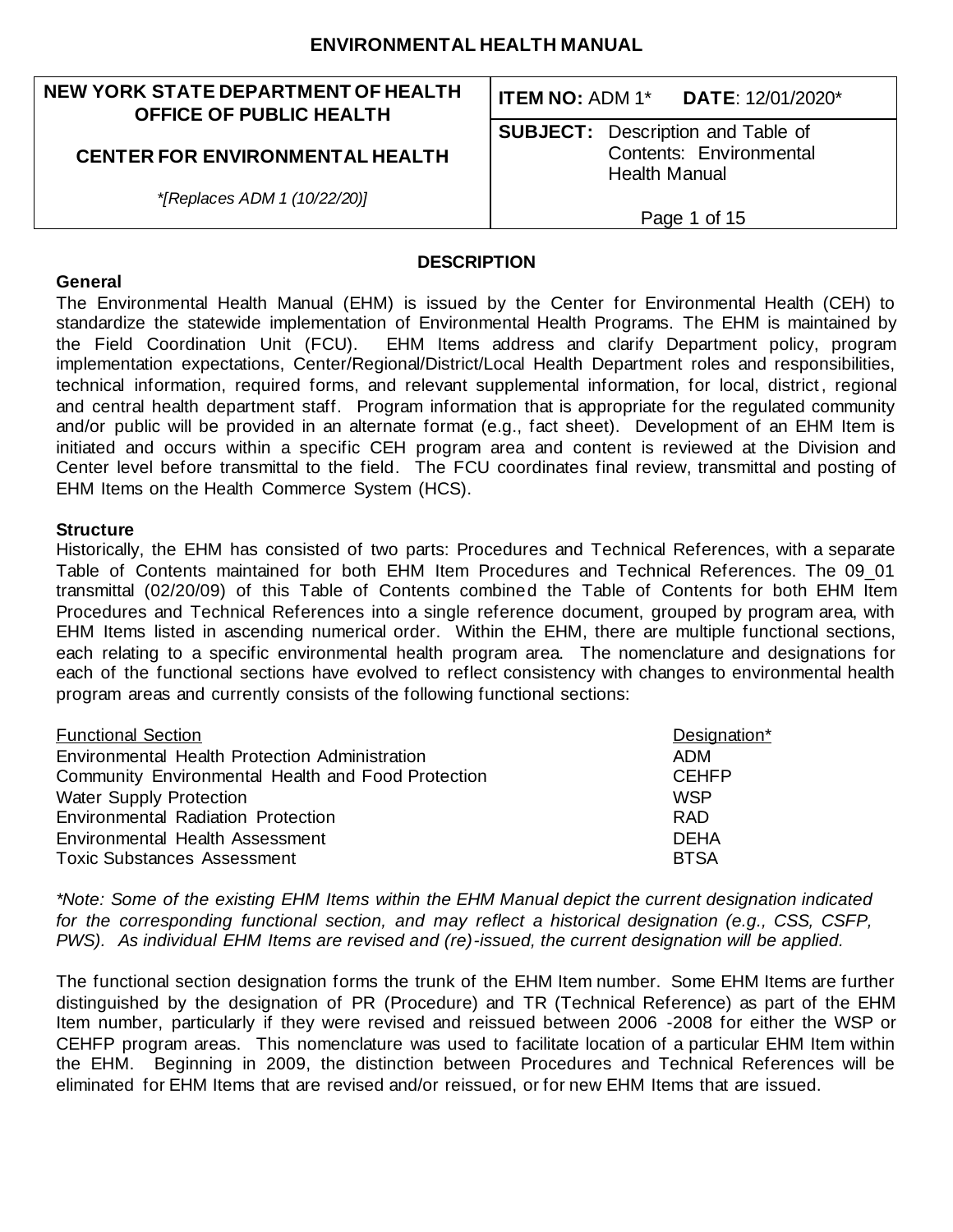## **NEW YORK STATE DEPARTMENT OF HEALTH OFFICE OF PUBLIC HEALTH**

# **ITEM NO:** ADM 1\* **DATE**: 12/01/2020\*

**SUBJECT:** Description and Table of Contents: Environmental Health Manual

*\*[Replaces ADM 1 (10/22/20)]*

**CENTER FOR ENVIRONMENTAL HEALTH**

## Page 2 of 15

# **COMBINED TABLE OF CONTENTS**

# **ENVIRONMENTAL HEALTH PROTECTION ADMINISTRATION**

| Description and Table of Contents:<br><b>Environmental Health Manual</b>          | ADM <sub>1</sub> | 12/01/20 |
|-----------------------------------------------------------------------------------|------------------|----------|
| <b>Enforcement and Sanitary Code Compliance</b><br>At Regulated Facilities        | ADM <sub>2</sub> | 3/03/03  |
| Investigation and Preparation of Reports<br>for Incident Review Panels            | ADM <sub>3</sub> | 3/27/89  |
| Preparation for Incident Review Panel Meetings                                    | ADM <sub>4</sub> | 3/27/89  |
| Investigation of Drownings at State-Operated<br><b>Facilities</b>                 | ADM <sub>5</sub> | 4/03/89  |
| Correctional Facility Inmate Inquiries or Complaints                              | ADM 6            | 03/29/12 |
| Data Management System                                                            | ADM <sub>7</sub> | 1/23/91  |
| Evaluation of Local Health Department<br><b>Environmental Protection Programs</b> | ADM <sub>8</sub> | 2/25/91  |
| <b>Official Filing of County and City Sanitary Codes</b>                          | ADM <sub>9</sub> | 12/01/20 |
| Worker's Compensation and Disability<br><b>Insurance - Permitted Facilities</b>   | <b>ADM 10</b>    | 2/20/09  |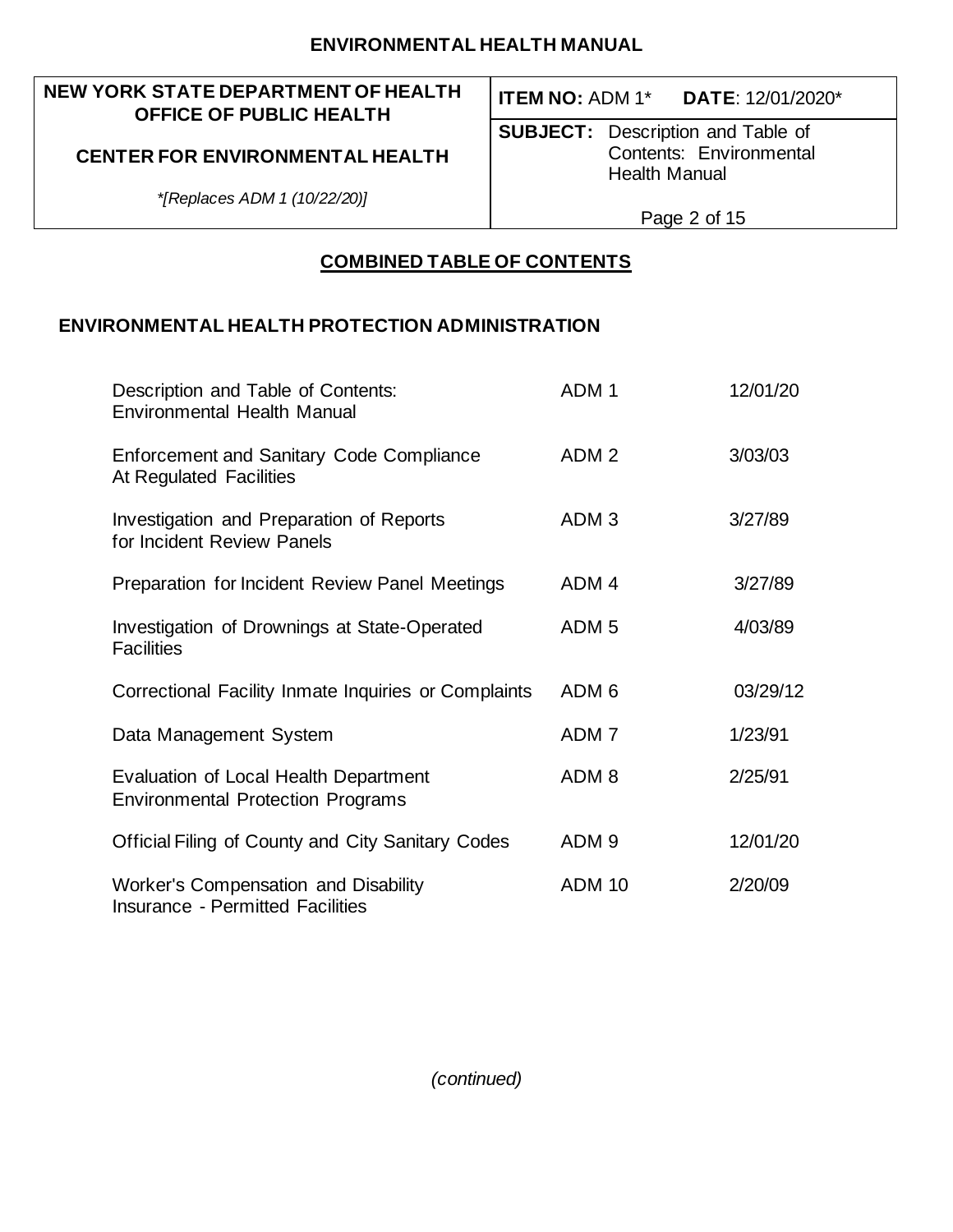## **NEW YORK STATE DEPARTMENT OF HEALTH OFFICE OF PUBLIC HEALTH**

## **CENTER FOR ENVIRONMENTAL HEALTH**

*\*[Replaces ADM 1 (10/22/20)]*

# **ITEM NO:** ADM 1\* **DATE**: 12/01/2020\*

**SUBJECT:** Description and Table of Contents: Environmental Health Manual

Page 3 of 15

| Variances/Waivers in Parts 6, 7, 14, 15 & 17, SSC                                                                     | CSFP <sub>2</sub>  | 8/07/95  |
|-----------------------------------------------------------------------------------------------------------------------|--------------------|----------|
| Water systems at Facilities Regulated by<br>Parts 6, 7, 14, 15, 17 of the State Code                                  | CSFP <sub>10</sub> | 6/19/00  |
| Form Instruction - DOH 1316, Facility<br><b>Basic Data</b>                                                            | CSFP <sub>11</sub> | 12/30/91 |
| Installation and Location of L.P.G. and<br>and Fuel Oil Storage Tanks at Places<br>Regulated Under Parts 7, 15 and 17 | CSFP <sub>13</sub> | 1/16/85  |
| Unvented Portable Kerosene Heaters                                                                                    | CSFP <sub>14</sub> | 9/15/83  |
| Acceptable Aquatic Safety/CPR<br>Certifications                                                                       | CSFP <sub>16</sub> | 7/14/95  |
| Bibliography of Abstracted Legal Opinions<br>and Court Decisions                                                      | <b>CSS 51</b>      | 11/13/80 |
| Temporary Residences - Bed and<br><b>Breakfast Operations</b>                                                         | <b>CSFP 121</b>    | 5/31/89  |
| Children's Camps: Investigation of Child Abuse<br>Allegations                                                         | <b>CSFP 142</b>    | 4/15/86  |
| Children's Camp Program - Screening of Camp<br>Directors for Reports of Child Abuse and Criminal<br>Convictions       | <b>CSFP 143</b>    | 4/01/96  |
| Children's Camp Program - Enforcement                                                                                 | <b>CSFP 144</b>    | 4/30/87  |
| Children's Camp Program - Records                                                                                     | <b>CSFP 145</b>    | 4/30/87  |
| Children's Camp Injury and Illness Investigations                                                                     | <b>CSFP 146</b>    | 6/24/92  |
| Children's Overnight, Summer Day Camps<br>and Traveling Summer Day Camps - Permit Fees                                | <b>CSS 152</b>     | 8/27/79  |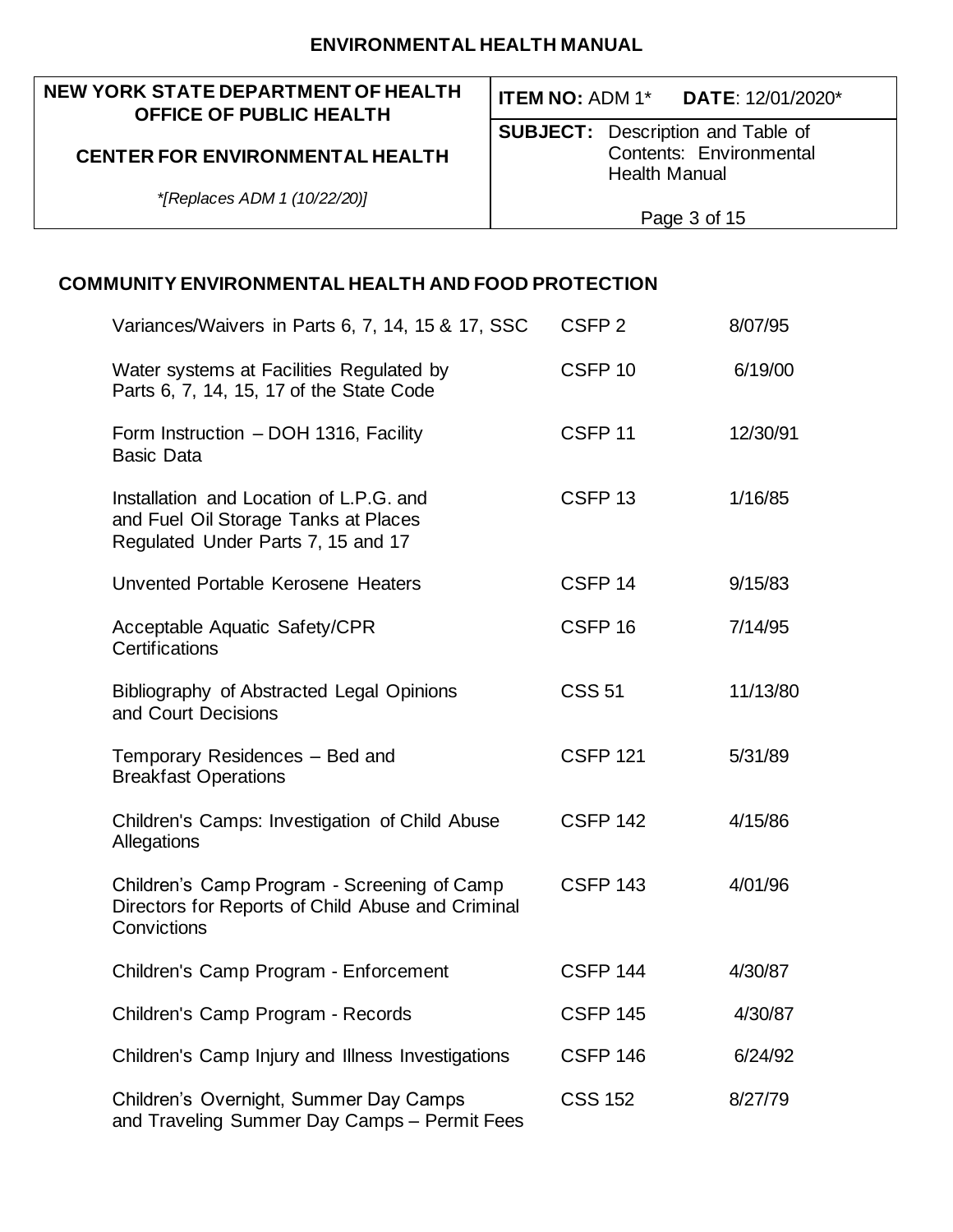#### **NEW YORK STATE DEPARTMENT OF HEALTH OFFICE OF PUBLIC HEALTH**

## **CENTER FOR ENVIRONMENTAL HEALTH**

**ITEM NO:** ADM 1\* **DATE**: 12/01/2020\*

**SUBJECT:** Description and Table of Contents: Environmental Health Manual

*\*[Replaces ADM 1 (10/22/20)]*

Page 4 of 15

| Children's Camp Program - Current<br>Confidential Medical History for Camp Staff                                                         | <b>CSS 153</b>  | 3/04/81  |
|------------------------------------------------------------------------------------------------------------------------------------------|-----------------|----------|
| Children's Camp Program - Enforcement                                                                                                    | <b>CSFP 156</b> | 4/30/87  |
| Children's Camps – Inspection of Motor<br>Vehicles                                                                                       | <b>CSFP 157</b> | 9/30/94  |
| Children's Camps - "Buddy System" or<br>Equivalent                                                                                       | <b>CSFP 158</b> | 11/05/90 |
| Child Day Care Facilities - Regulatory and<br><b>Consultant Responsibilities</b>                                                         | <b>CSFP 159</b> | 2/16/98  |
| Swimming Pool and Bathing Beach Regulatory<br>Surveillance                                                                               | <b>CSS 202</b>  | 7/12/96  |
| Swimming Pool and Bathing Beach Records                                                                                                  | <b>CSS 205</b>  | 4/30/80  |
| Swimming Pools and Bathing Beaches - Safety<br>Plans                                                                                     | <b>CSFP 206</b> | 4/18/89  |
| Swimming Pools and Bathing Beaches - Review<br>and Approval of Plans                                                                     | <b>CSFP 208</b> | 8/18/00  |
| <b>Chlorine Testing DPD Interference</b>                                                                                                 | <b>CSFP 229</b> | 10/8/82  |
| Swimming Pools - Diving Board Compliance                                                                                                 | CEHFP 230 TR    | 08/06/07 |
| Swimming Pools and Bathing Beaches -<br>Rescue and First Aid Equipment                                                                   | <b>CSFP 231</b> | 5/31/89  |
| Swimming Pools and Recreational Aquatic Spray<br><b>Grounds: Certifications for Qualified Swimming</b><br>Pool Water Treatment Operators | CEHFP 233       | 04/02/09 |
| <b>Bathing Beaches - Medical Waste</b><br>Contamination                                                                                  | CEHFP 234 PR    | 08/06/07 |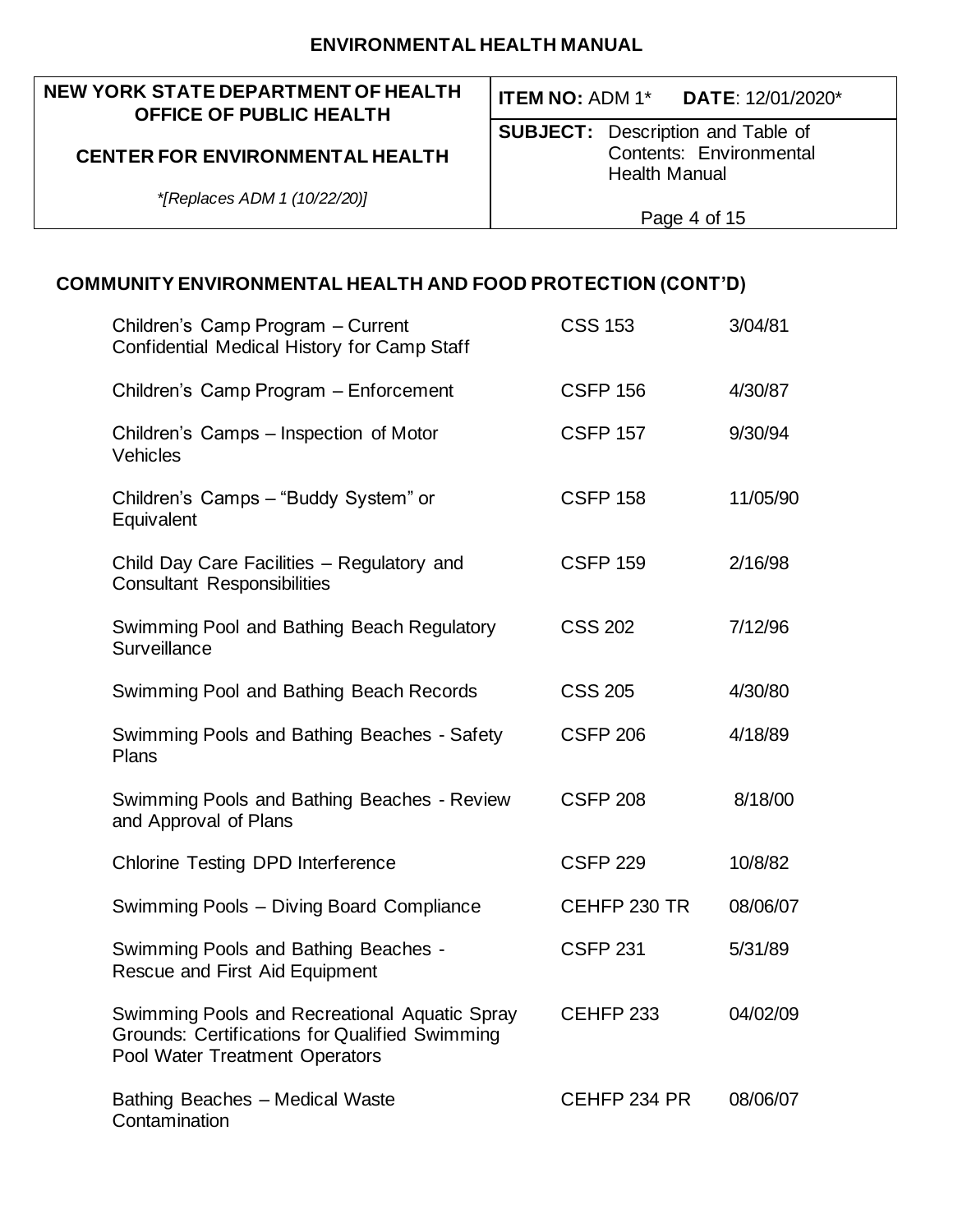#### **NEW YORK STATE DEPARTMENT OF HEALTH OFFICE OF PUBLIC HEALTH**

## **CENTER FOR ENVIRONMENTAL HEALTH**

*\*[Replaces ADM 1 (10/22/20)]*

**ITEM NO:** ADM 1\* **DATE**: 12/01/2020\*

**SUBJECT:** Description and Table of Contents: Environmental Health Manual

Page 5 of 15

| <b>Bathing Beach Closure</b>                                                                                                                     | <b>CSFP 235</b>    | 6/22/92  |
|--------------------------------------------------------------------------------------------------------------------------------------------------|--------------------|----------|
| Swimming Pools and Bathing Beaches<br>Operated by Homeowner Associations                                                                         | CEHFP 236 TR       | 08/06/07 |
| Swimming Pools - Ion Generators                                                                                                                  | CEHFP 237 TR       | 08/06/07 |
| Swimming Pools - Ozone Generating<br>Equipment                                                                                                   | CEHFP 239 TR       | 08/06/07 |
| Toilet and Handwashing Facilities at<br><b>Bathing Beaches</b>                                                                                   | CEHFP 240 TR       | 08/06/07 |
| Inspection of Food Service and Swimming Pool<br><b>Facilities at State Institutions</b>                                                          | <b>CSFP 242</b>    | 4/22/94  |
| Recreational Facilities Operated by the Office of<br>Parks, Recreation and Historic Preservation<br>and Department of Environmental Conservation | <b>CSFP 244</b>    | 2/25/91  |
| Residential Facilities - Licensed, Inspected and/or<br>Certified by State Agencies                                                               | <b>CSFP 252 PR</b> | 8/15/86  |
| Inspection and Regulation of Facilities at<br><b>Public and Private Schools</b>                                                                  | <b>CSFP 252 TR</b> | 3/22/89  |
| <b>Mass Gatherings</b>                                                                                                                           | <b>CSS 271</b>     | 11/12/80 |
| Mass Gatherings - Security Control Plans                                                                                                         | <b>CSFP 281</b>    | 8/14/89  |
| Mobile Home Parks - Inspections                                                                                                                  | <b>CSFP 351</b>    | 6/27/84  |
| Mobile Home Parks - Anchoring                                                                                                                    | <b>CSFP 363</b>    | 11/26/84 |
| <b>Migrant Labor Camps - Inspections</b>                                                                                                         | <b>CSFP 401</b>    | 6/30/86  |
| Childhood Lead Poisoning<br>Environmental Investigation                                                                                          | <b>CSFP 720</b>    | 5/23/03  |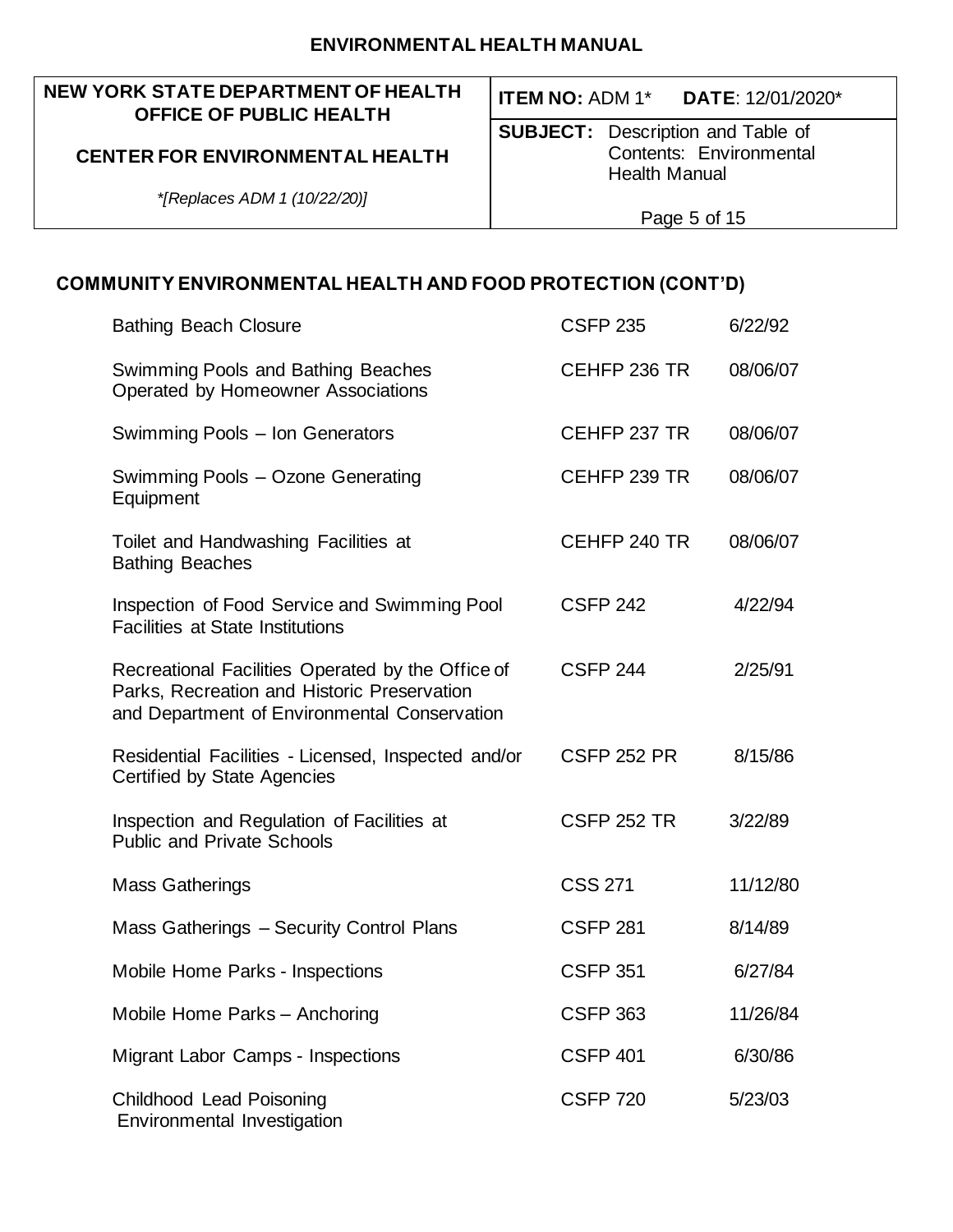## **NEW YORK STATE DEPARTMENT OF HEALTH OFFICE OF PUBLIC HEALTH**

## **CENTER FOR ENVIRONMENTAL HEALTH**

**ITEM NO:** ADM 1\* **DATE**: 12/01/2020\*

**SUBJECT:** Description and Table of Contents: Environmental Health Manual

*\*[Replaces ADM 1 (10/22/20)]*

Page 6 of 15

| Childhood Lead Poisoning - Surveys for Conditions<br><b>Conducive for lead Paint Hazards</b>                                      | <b>CSFP 721</b>    | 9/21/95  |
|-----------------------------------------------------------------------------------------------------------------------------------|--------------------|----------|
| Standardization Protocol of Staff Responsible<br>For Residential Lead Hazard Control                                              | CEHFP 722 PR       | 08/06/07 |
| Investigation - Environmental Lead Hazards                                                                                        | <b>CSFP 730</b>    | 5/23/03  |
| Control of Lead Based Paint Hazards<br>and Abatement of Lead Paint Hazards                                                        | <b>CSFP 731</b>    | 5/23/03  |
| <b>Environmental Sampling Methods</b><br><b>Lead Hazard Investigation</b>                                                         | <b>CSFP 732</b>    | 5/23/03  |
| Use of Encapsulants for Lead Hazard<br>Control                                                                                    | CEHFP 733 TR       | 08/06/07 |
| Childhood Lead Poisoning - Environmental<br><b>Management Completion</b>                                                          | <b>CSFP 734</b>    | 5/23/03  |
| Food Protection - Inspection of NYS Office for the<br><b>Aging Nutrition Sites</b>                                                | <b>CSFP 801</b>    | 9/11/02  |
| <b>Food Protection: Summer Food Service</b><br>Program                                                                            | CEHFP 802          | 06/16/09 |
| Foodborne Disease Surveillance Program -<br>Surveillance, Investigating and Reporting                                             | <b>CSFP 803</b>    | 9/11/02  |
| Submission of Foodborne Disease Outbreak<br>Specimens to the State Health Department<br>Center for Laboratories and Research      | <b>CSFP 804</b>    | 5/14/84  |
| Food Protection - Foodborne Disease<br>Investigations at Establishments Regulated<br>by NYS Department of Agriculture and Markets | <b>CSFP 805 PR</b> | 08/06/07 |
| Food Protection - Embargo at Food Service<br>Establishments                                                                       | <b>CSFP 806</b>    | 5/31/89  |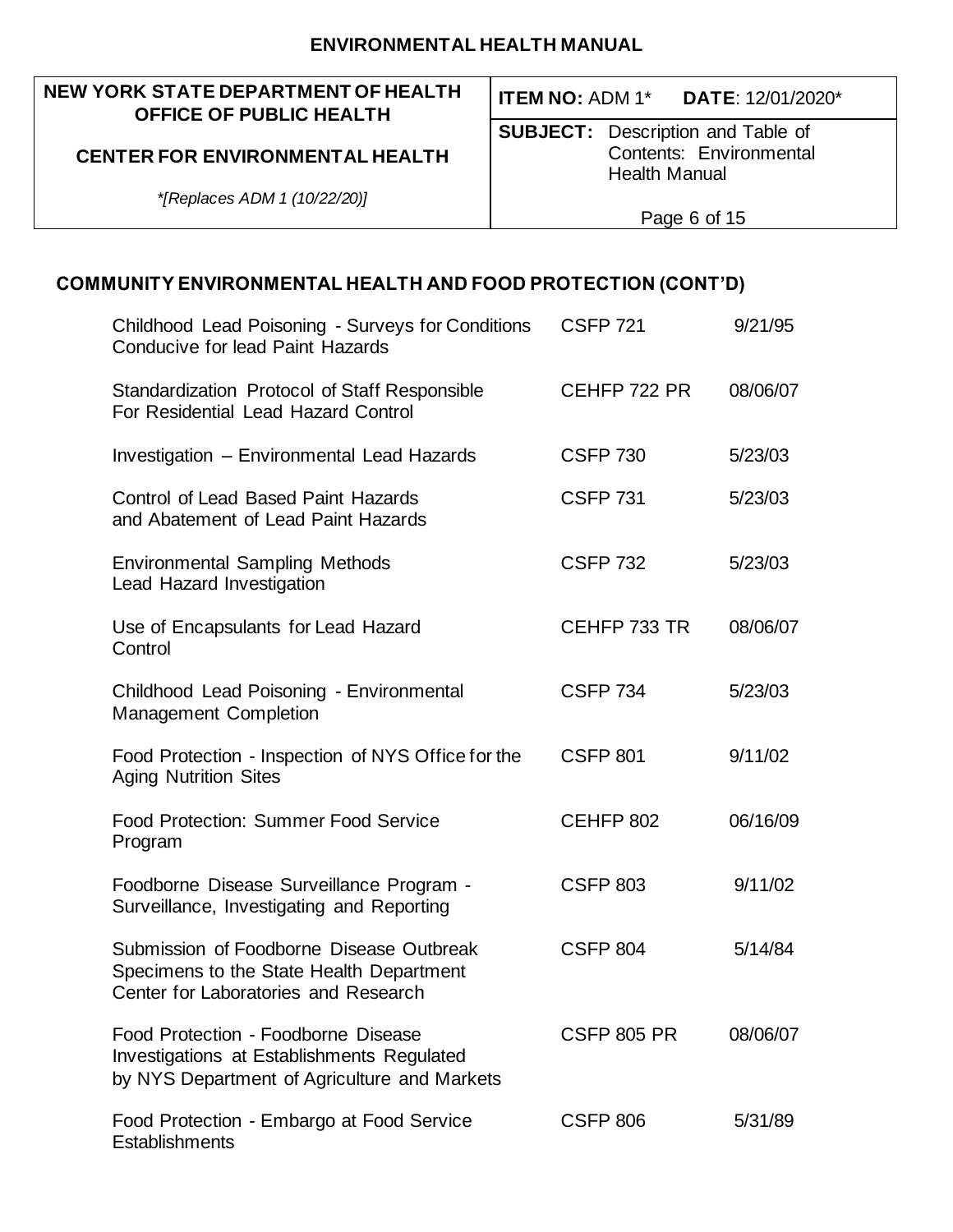#### **NEW YORK STATE DEPARTMENT OF HEALTH OFFICE OF PUBLIC HEALTH**

## **CENTER FOR ENVIRONMENTAL HEALTH**

**ITEM NO:** ADM 1\* **DATE**: 12/01/2020\*

**SUBJECT:** Description and Table of Contents: Environmental Health Manual

*\*[Replaces ADM 1 (10/22/20)]*

Page 7 of 15

| Food Protection - Shellfish Tags, Interagency<br>Protocol for Investigation of Shellfish<br>Associated Foodborne Disease Outbreaks | <b>CSFP 807</b>  | 1/21/94  |
|------------------------------------------------------------------------------------------------------------------------------------|------------------|----------|
| Food Protection - Standardization of<br><b>Food Service Program Personnel</b>                                                      | CEHFPP 808       | 10/30/19 |
| Food Protection: Mandatory Reporting of<br><b>Consumer Product Tampering Cases</b>                                                 | CEHFP 809 PR     | 12/29/08 |
| Food Protection - Approval of Equipment Used<br>In Food Service Establishments                                                     | CEHFP 810 PR     | 08/06/07 |
| <b>Scheduled Processes at Food Service</b><br>Establishments                                                                       | <b>CSFP 811</b>  | 3/13/96  |
| Food Protection - Time as a Public Health<br>Control                                                                               | CEHFP 812        | 02/09/10 |
| Approved Sources of Meat, Meat By-<br><b>Products and Meat Food Products</b>                                                       | <b>CSFP 841</b>  | 11/21/94 |
| <b>Infected Food Handler</b>                                                                                                       | <b>CSFP 842</b>  | 4/01/91  |
| Food Protection - MOU Between<br>NYSDOH and NYSDA&M                                                                                | CEHFP 843 TR     | 08/06/07 |
| Food Protection - Sulfiting Agents in Food<br><b>Service Establishments</b>                                                        | CEHFP 845 TR     | 08/06/07 |
| Food Protection - Reduced Oxygen Packaging<br>Of Food                                                                              | <b>CEHFP 850</b> | 09/24/18 |
| Food Protection - Protection and<br>Disposition of Perishable Foods During<br><b>Power Outages</b>                                 | CEHFP 848 TR     | 08/06/07 |
| Food Protection - Product Recalls                                                                                                  | CEHFP 849 TR     | 08/06/07 |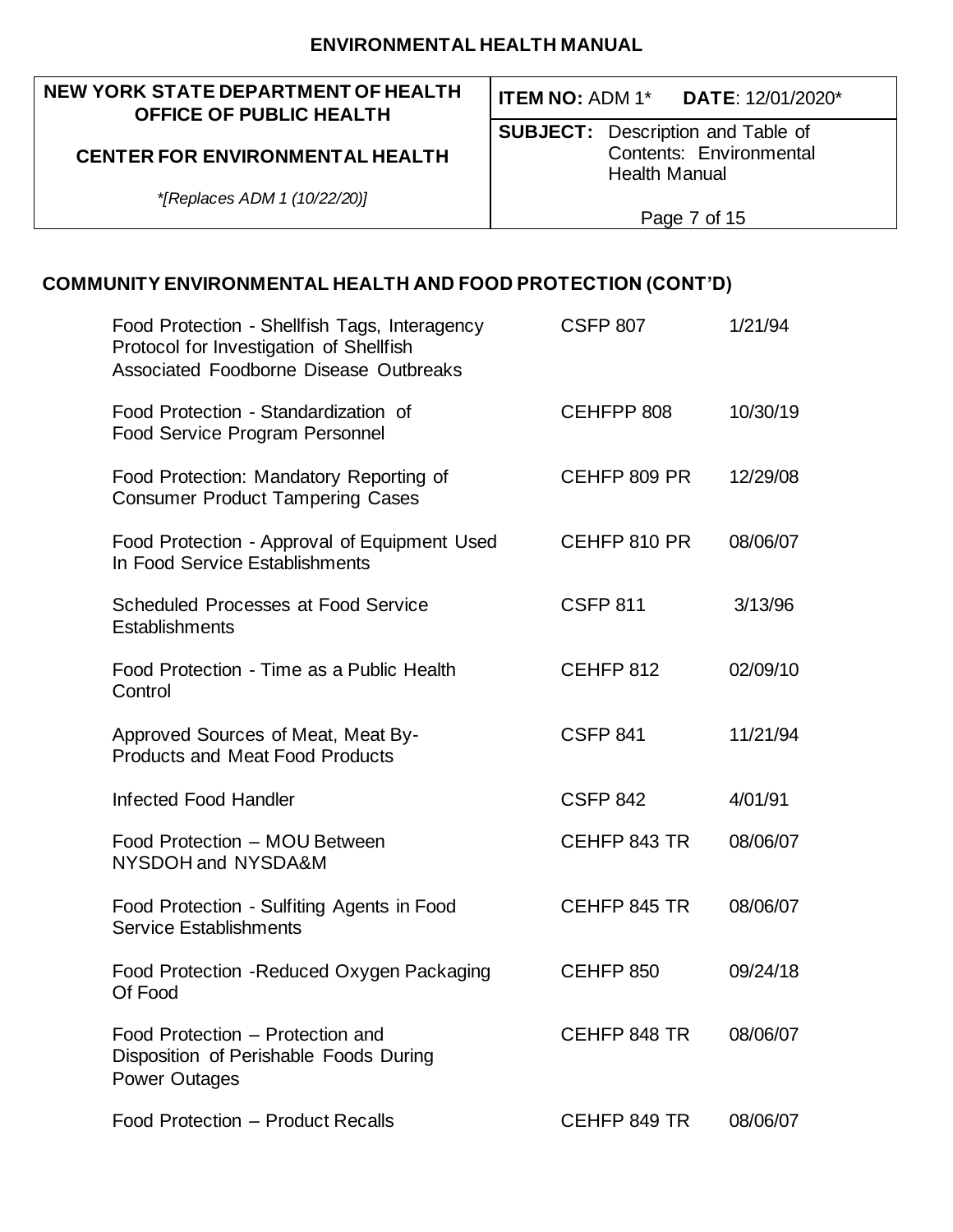#### **NEW YORK STATE DEPARTMENT OF HEALTH OFFICE OF PUBLIC HEALTH**

## **CENTER FOR ENVIRONMENTAL HEALTH**

**ITEM NO:** ADM 1\* **DATE**: 12/01/2020\*

**SUBJECT:** Description and Table of Contents: Environmental Health Manual

*\*[Replaces ADM 1 (10/22/20)]*

Page 8 of 15

| Food Protection - Reduced Oxygen<br>Packaging of Food                                                                                            | <b>CEHFP 850</b> | 09/26/18 |
|--------------------------------------------------------------------------------------------------------------------------------------------------|------------------|----------|
| Food Protection - Water Emergencies<br><b>Affecting Food Service Establishments</b>                                                              | CEHFP 851 TR     | 08/06/07 |
| Food Protection – Inspection of Food<br><b>Service Establishments</b>                                                                            | CEHFP 852 TR     | 08/06/07 |
| Food Protection - Forms Instruction -<br><b>Hazard Analysis Critical Control Point</b><br>Monitoring Procedure Report (DOH 2614<br>and DOH 2615) | <b>CSFP 853</b>  | 12/30/91 |
| Food Protection – Disposition of Foods at<br><b>Unsafe Temperatures</b>                                                                          | CEHFP 854        | 02/09/10 |
| Food Protection - Approved Vented Double<br>Check Valves for Installation on Carbonated<br><b>Beverage Dispensers</b>                            | CEHFP 855 TR     | 08/06/07 |
| Food Protection - Preparing Food With No<br><b>Bare Hand Contact</b>                                                                             | <b>CSFP 856</b>  | 6/23/95  |
| Food Protection - Consumer Complaints<br>Concerning Worms in Fish; and Handling<br>and Preparation of Raw Fishery Products                       | <b>CSFP 857</b>  | 11/05/90 |
| Food Protection - Local Health Department<br>Program to Standardize Food Service<br>Program Personnel                                            | CEHFP 859 TR     | 08/06/07 |
| Food Protection – Ground Meat Cooking<br>Waiver                                                                                                  | CEHFP 860 TR     | 08/06/07 |
| Acceptable Water Supplies at Facilities<br>Regulated by Subparts 14-2 and 14-4<br>of the State Sanitary Code                                     | CEHFP 861 TR     | 08/06/07 |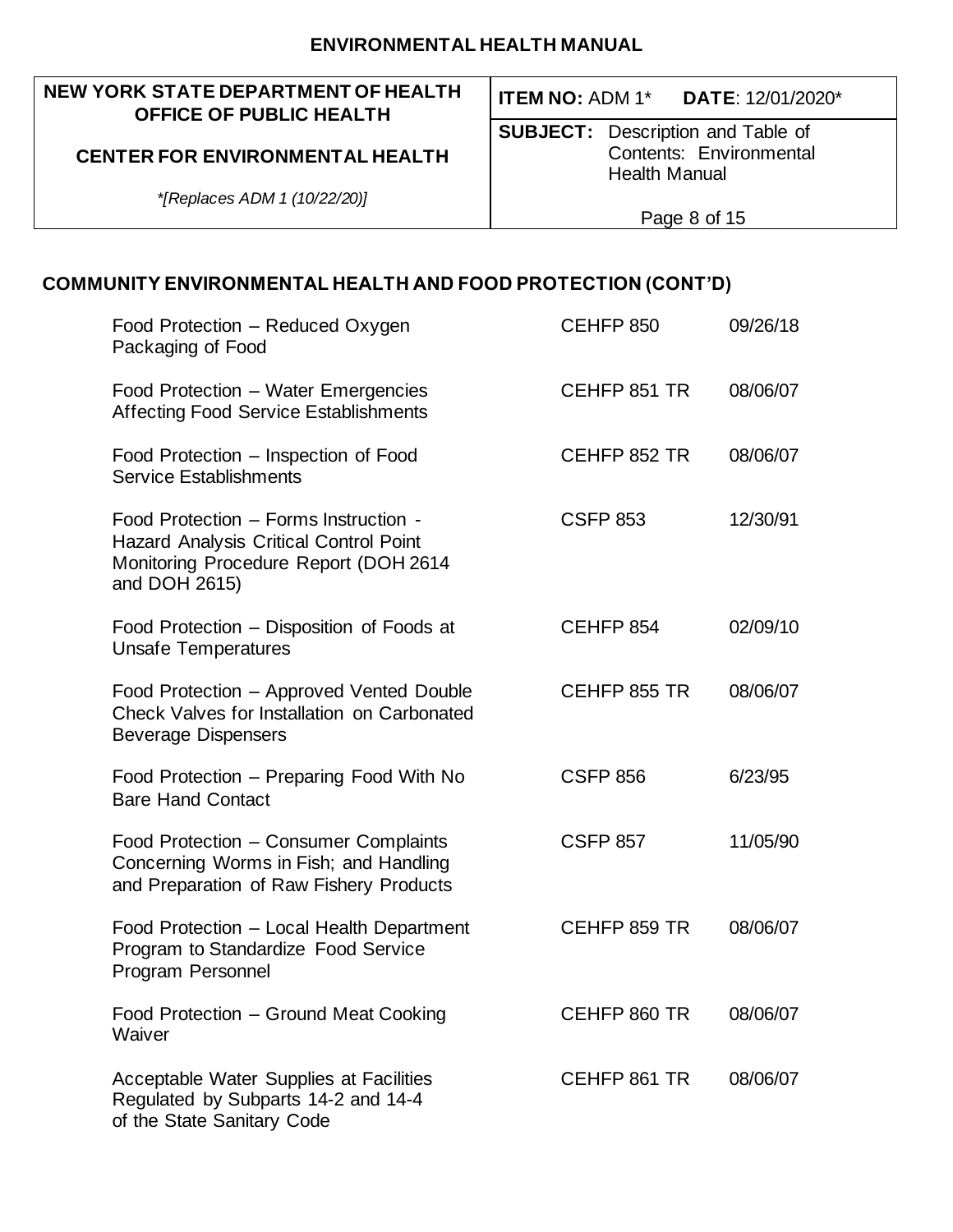#### **NEW YORK STATE DEPARTMENT OF HEALTH OFFICE OF PUBLIC HEALTH**

## **CENTER FOR ENVIRONMENTAL HEALTH**

*\*[Replaces ADM 1 (10/22/20)]*

**ITEM NO:** ADM 1\* **DATE**: 12/01/2020\*

**SUBJECT:** Description and Table of Contents: Environmental Health Manual

Page 9 of 15

## **COMMUNITY ENVIRONMENTAL HEALTH AND FOOD PROTECTION (CONT'D)**

| Food Protection - Chain Restaurant<br><b>Waivers and Determinations</b>                                          | CEHFP 862        | 02/09/10 |
|------------------------------------------------------------------------------------------------------------------|------------------|----------|
| Availability of Resuscitation Equipment in<br><b>Certain Public Places</b>                                       | CEHFP 863 TR     | 02/22/08 |
| <b>WATER SUPPLY PROTECTION</b>                                                                                   |                  |          |
| <b>Cross Connection Control Policy for Single</b><br>or Dual Family Residential Customers -<br>Part 5-1.31 NYCRR | <b>WSP 12 TR</b> | 08/06/07 |
| Federally Owned Public Water Systems                                                                             | <b>WSP 13 PR</b> | 08/06/07 |
| Use of Emergency Sources of Water Supply                                                                         | <b>PWS 21</b>    | 3/26/84  |
| <b>Boil Water Orders and Notices</b>                                                                             | <b>WSP 22</b>    | 04/01/11 |
| Monitoring for Disinfectants and<br><b>And Disinfection Byproducts</b>                                           | <b>WSP 27 TR</b> | 10/13/06 |
| Surveillance Sampling at Public<br><b>Water Systems</b>                                                          | <b>WSP 30</b>    | 06/04/10 |
| Invalidation of Microbiological Sample<br><b>Results</b>                                                         | <b>PWS 31</b>    | 11/13/90 |
| Review of Water Supply Distribution<br>Site Selection Plan for Total Coliform<br>Monitoring                      | <b>PWS 32</b>    | 6/27/91  |
| <b>Total Coliform Sampling</b>                                                                                   | <b>PWS 35</b>    | 5/29/92  |
| <b>Watershed Criteria for Filtration</b><br>Avoidance                                                            | <b>WSP 40 TR</b> | 08/06/07 |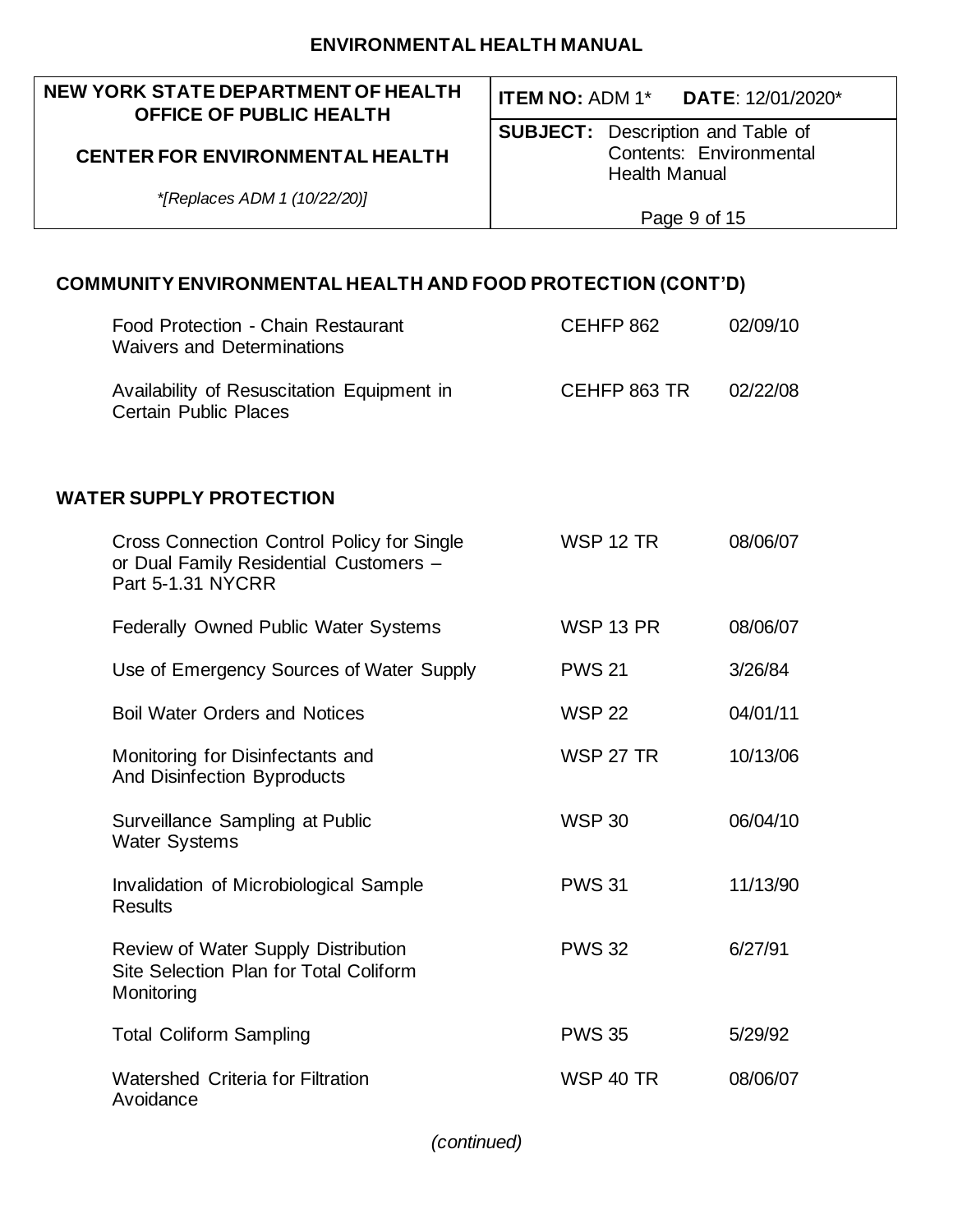| <b>NEW YORK STATE DEPARTMENT OF HEALTH</b><br><b>OFFICE OF PUBLIC HEALTH</b>                                                                         | <b>ITEM NO: ADM 1*</b>                                           | <b>DATE: 12/01/2020*</b> |
|------------------------------------------------------------------------------------------------------------------------------------------------------|------------------------------------------------------------------|--------------------------|
| <b>CENTER FOR ENVIRONMENTAL HEALTH</b>                                                                                                               | <b>SUBJECT:</b> Description and Table of<br><b>Health Manual</b> | Contents: Environmental  |
| *[Replaces ADM 1 (10/22/20)]                                                                                                                         |                                                                  | Page 10 of 15            |
|                                                                                                                                                      |                                                                  |                          |
| <b>WATER SUPPLY PROTECTION (CONT'D)</b>                                                                                                              |                                                                  |                          |
| CT Disinfection Concept: Evaluation of<br>Disinfection Efficiency of PWS Utilizing<br><b>Surface Sources</b>                                         | <b>PWS 41</b>                                                    | 3/26/93                  |
| <b>Identification of Ground Water Sources</b><br>Under the Direct Influence of surface Water                                                         | <b>WSP 42 TR</b>                                                 | 08/06/07                 |
| Guidance on Criteria for Filtration Avoidance                                                                                                        | <b>WSP 43 TR</b>                                                 | 08/06/07                 |
| <b>Exemption Criteria</b>                                                                                                                            | <b>PWS 44</b>                                                    | 12/24/92                 |
| Notification for Violations of the Surface<br><b>Water Treatment Rule</b>                                                                            | <b>WSP 45 TR</b>                                                 | 08/06/07                 |
| <b>Public Notification for Turbidity Violations</b><br><b>And Exceedances</b>                                                                        | <b>WSP 46 PR</b>                                                 | 08/06/07                 |
| State Designation of Source Water<br><b>Treatment and Maximum Permissible</b><br>Source Water Levels for Lead and Copper                             | <b>PWS 50</b>                                                    | 3/31/93                  |
| State Designation of Optimal Corrosion<br><b>Control Treatment and Water Quality</b><br>Parameters for Optimal Corrosion Control<br><b>Treatment</b> | <b>PWS 51</b>                                                    | 3/31/93                  |
| State Supervision of Water System Lead<br>Service Line Replacement                                                                                   | <b>PWS 52</b>                                                    | 3/31/93                  |
| Assessing the Asbestos Levels in<br><b>Drinking Water</b>                                                                                            | <b>PWS 57</b>                                                    | 9/14/87                  |
| Blending Policy for Use of Sources of<br><b>Drinking Water</b>                                                                                       | <b>WSP 68</b>                                                    | 09/30/20                 |
| Organic Chemical Action Steps for<br><b>Drinking Water</b>                                                                                           | <b>PWS 69</b>                                                    | 6/25/90                  |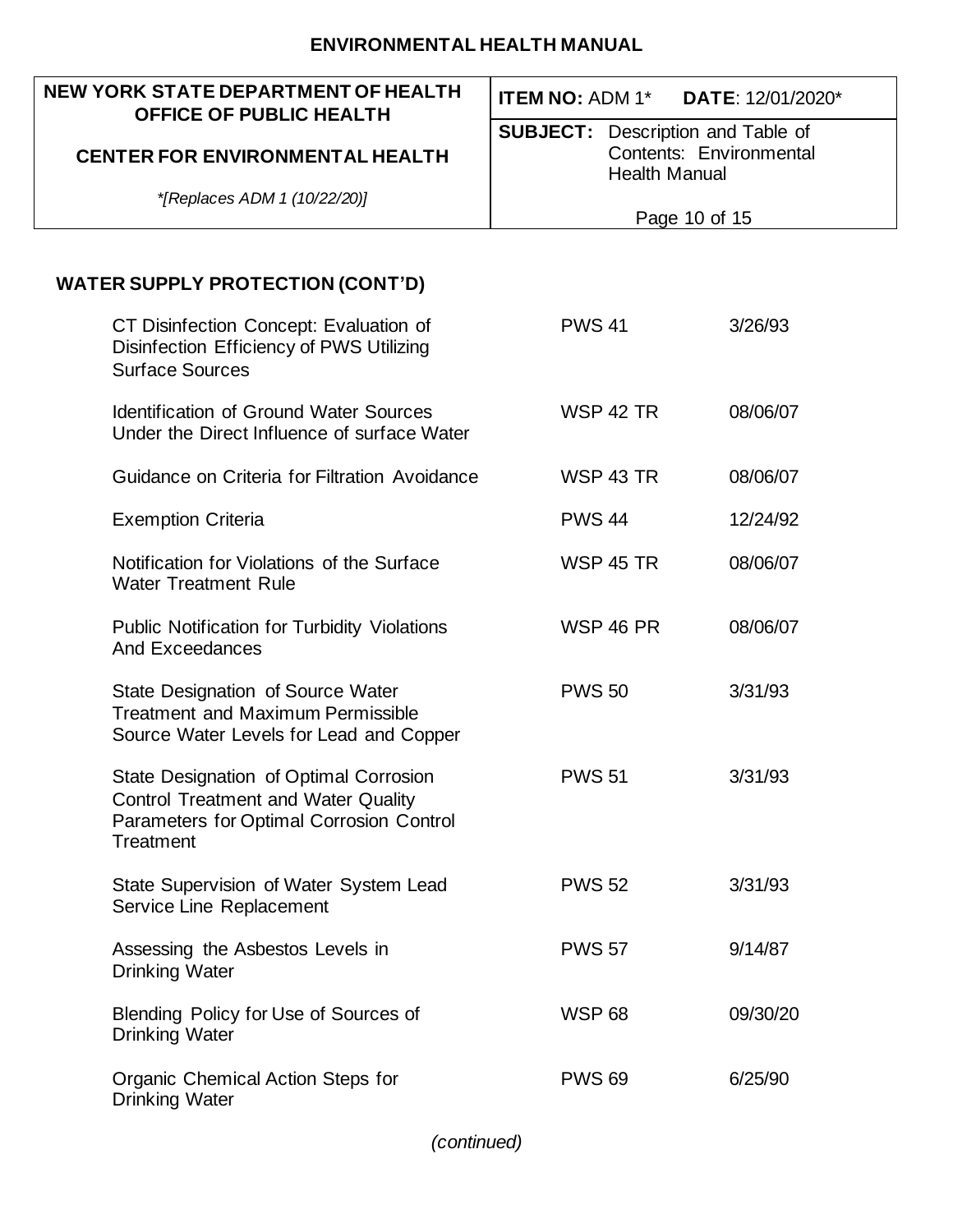| <b>NEW YORK STATE DEPARTMENT OF HEALTH</b><br><b>OFFICE OF PUBLIC HEALTH</b>                    | <b>ITEM NO: ADM 1*</b><br><b>DATE: 12/01/2020*</b> |
|-------------------------------------------------------------------------------------------------|----------------------------------------------------|
|                                                                                                 | <b>SUBJECT:</b> Description and Table of           |
| <b>CENTER FOR ENVIRONMENTAL HEALTH</b>                                                          | Contents: Environmental<br><b>Health Manual</b>    |
| *[Replaces ADM 1 (10/22/20)]                                                                    | Page 11 of 15                                      |
|                                                                                                 |                                                    |
| <b>WATER SUPPLY PROTECTION (CONT'D)</b>                                                         |                                                    |
| Monitoring for Volatile Organic Chemicals                                                       | <b>PWS 70</b><br>6/25/90                           |
| <b>Public Notice of Organic Chemical</b><br>Incidents Regarding Public Water<br><b>Supplies</b> | <b>PWS 71</b><br>6/25/90                           |
| Determining Vulnerability to Contamination<br>by Volatile Organic Chemicals                     | <b>PWS 72</b><br>6/25/90                           |
| Definition of a Public Water System                                                             | <b>PWS 74</b><br>6/19/00                           |
| Adoption of Rules and Regulations for the<br>Protection of Water Supplies                       | <b>PWS 100</b><br>5/14/84                          |
| Water Supply Complaint Investigation                                                            | <b>PWS 111</b><br>4/30/80                          |
| Reviewing Applications for Filtration Avoidance                                                 | <b>PWS 120</b><br>5/27/94                          |
| Processing Requests for Exemptions from<br><b>Filtration Requirements</b>                       | <b>PWS 121</b><br>12/24/92                         |
| Public Water Supplies - Approval of Plans and<br><b>Completed Works</b>                         | <b>WSP 131</b><br>10/22/20                         |
| Review of Aquatic Pesticide Applications                                                        | <b>PWS 140</b><br>3/26/84                          |
| Monitoring and Reporting - Fluoridation                                                         | <b>WSP 150 PR</b><br>08/06/07                      |
| Emergency Response Plan - Fluoridation Overfeed                                                 | <b>WSP 151PR</b><br>08/06/07                       |
| <b>Community Water System Emergencies</b>                                                       | <b>WSP 152 PR</b><br>08/06/07                      |
| Report of Waterborne Disease Outbreak                                                           | <b>PWS 156</b><br>11/12/80                         |
| Responding to Asbestos Levels in Drinking Water                                                 | <b>PWS 157</b><br>9/14/87                          |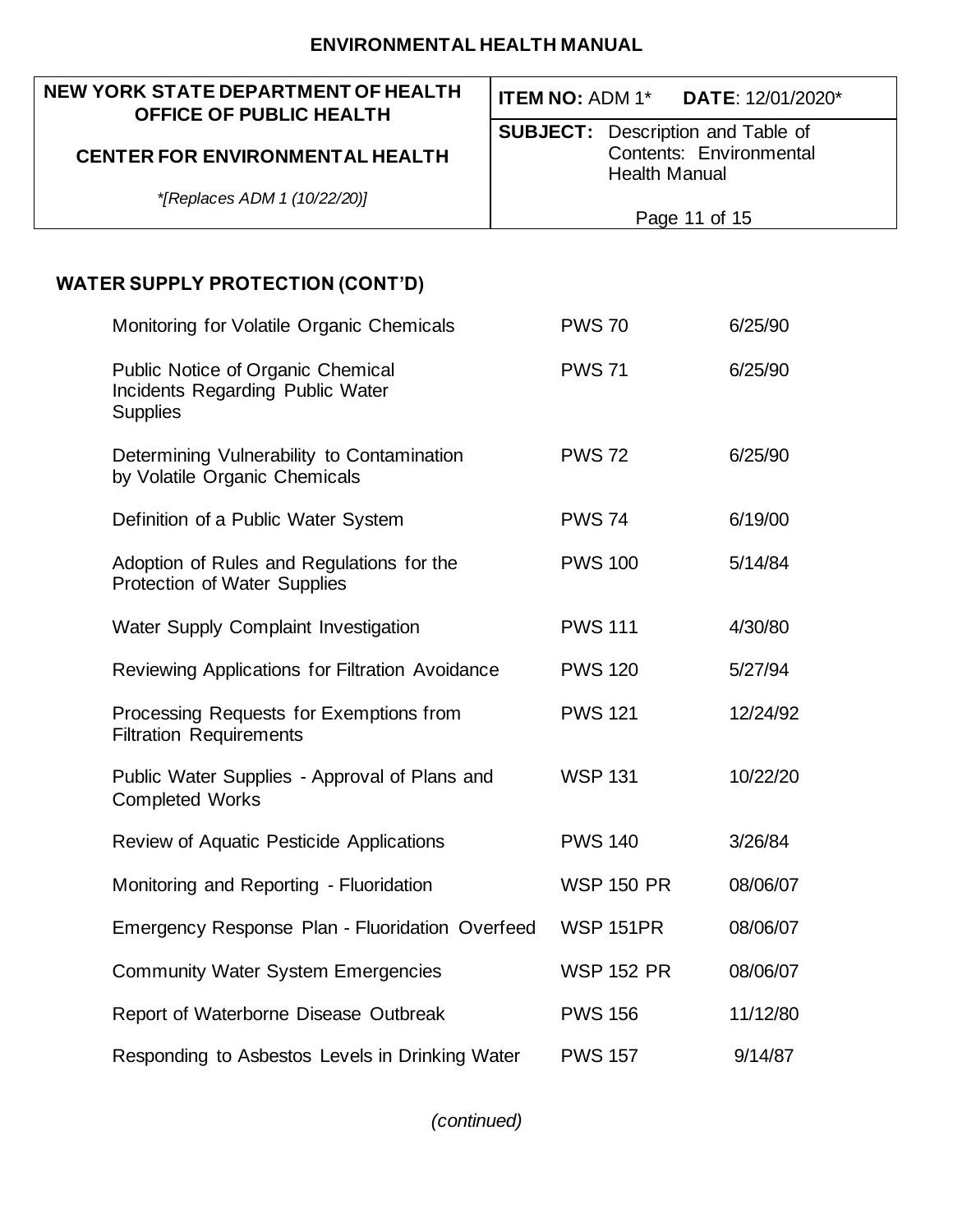| <b>NEW YORK STATE DEPARTMENT OF HEALTH</b>                                                                                      | <b>ITEM NO: ADM 1*</b><br>DATE: 12/01/2020*                                                 |
|---------------------------------------------------------------------------------------------------------------------------------|---------------------------------------------------------------------------------------------|
| <b>OFFICE OF PUBLIC HEALTH</b><br><b>CENTER FOR ENVIRONMENTAL HEALTH</b>                                                        | <b>SUBJECT:</b> Description and Table of<br>Contents: Environmental<br><b>Health Manual</b> |
| *[Replaces ADM 1 (10/22/20)]                                                                                                    | Page 12 of 15                                                                               |
|                                                                                                                                 |                                                                                             |
| <b>WATER SUPPLY PROTECTION (CONT'D)</b>                                                                                         |                                                                                             |
| Responding to Organic Chemicals Concerns at<br><b>Public Water Systems</b>                                                      | <b>PWS 159</b><br>6/25/90                                                                   |
| Public Notice of Organic Chemical Incidents<br><b>Regarding Public Water Supplies</b>                                           | <b>PWS 160</b><br>8/15/86                                                                   |
| Sanitary Surveys of Public Water Supplies                                                                                       | <b>PWS 180</b><br>6/19/00                                                                   |
| Detailed System Evaluations of Public Water<br><b>Supplies</b>                                                                  | <b>PWS 181</b><br>3/23/81                                                                   |
| <b>Revised Minimum Number of Service</b><br><b>Connections for Small Systems</b>                                                | <b>PWS 183</b><br>3/01/90                                                                   |
| <b>Guidelines for Conducting Sanitary Surveys</b>                                                                               | <b>PWS 184</b><br>7/20/93                                                                   |
| <b>Public Water Systems at Facilities</b><br>Operating Under License by New York State<br>Department of Agriculture and Markets | <b>WSP 185 TR</b><br>08/06/07                                                               |
| <b>Ultraviolet Light Disinfection</b>                                                                                           | 3/06/04<br><b>PWS 186</b>                                                                   |
| <b>Enforcement - Public Water Supplies</b>                                                                                      | <b>PWS 190</b><br>9/15/83                                                                   |
| Procedure for Certifying Completion of<br><b>Environmental Review Process for DWSRF Projects</b>                                | <b>PWS 200</b><br>11/06/97                                                                  |
| <b>Water Supply Disinfection Waiver Reviews</b>                                                                                 | <b>WSP 201</b><br>12/09/11                                                                  |
| Procedure for Granting Approvals to Operate<br>New Community Water Systems and New<br>Non-transient Non-Community Water Systems | <b>WSP 210 PR</b><br>08/06/07                                                               |
| Waiver Monitoring Frequency for Lead and<br><b>And Copper Levels</b>                                                            | <b>PWS 211</b><br>1/11/05                                                                   |
| On-Site Assessment of Water System Operators                                                                                    | <b>PWS 212</b><br>4/7/06                                                                    |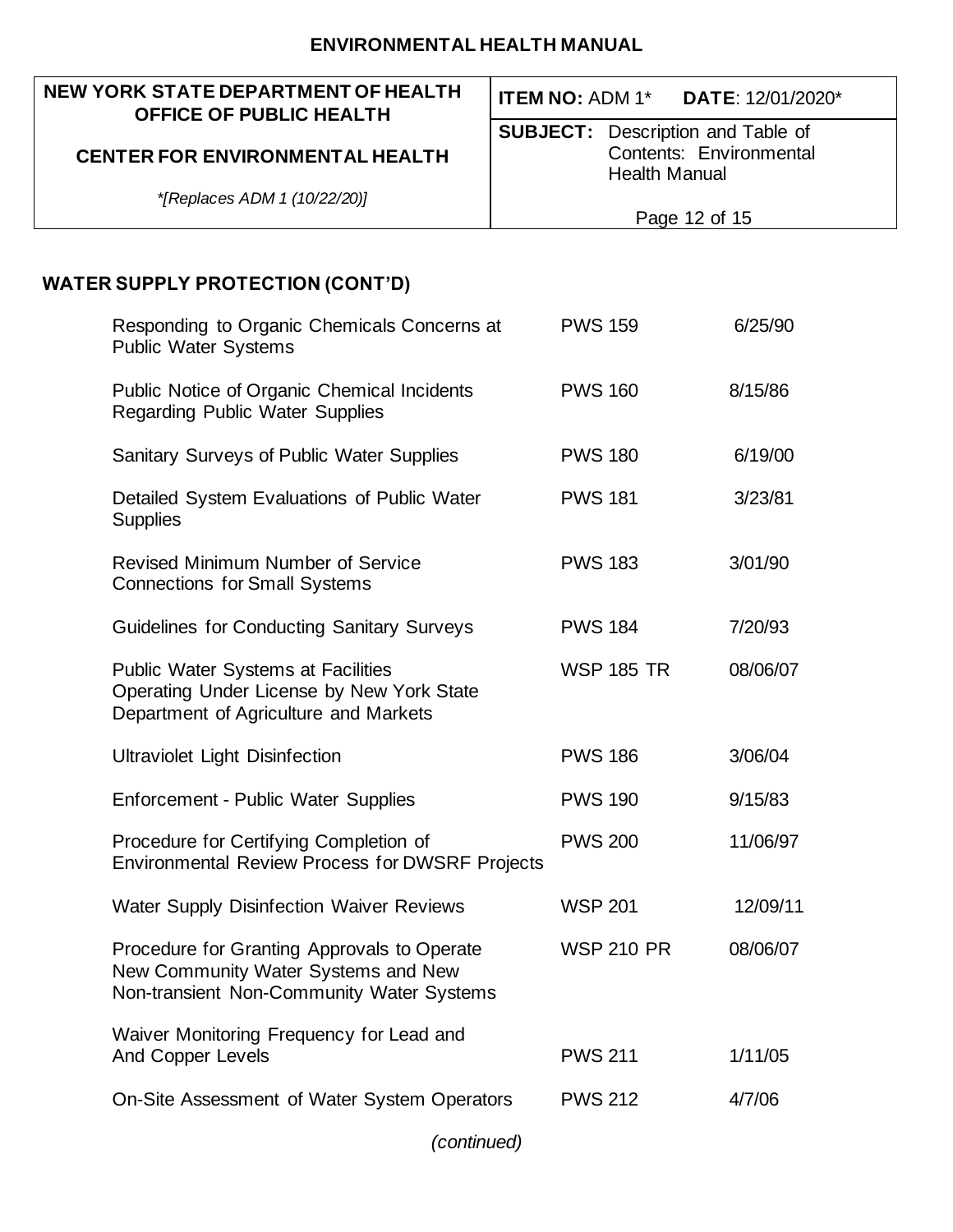#### **NEW YORK STATE DEPARTMENT OF HEALTH OFFICE OF PUBLIC HEALTH CENTER FOR ENVIRONMENTAL HEALTH** *\*[Replaces ADM 1 (10/22/20)]* **ITEM NO:** ADM 1\* **DATE**: 12/01/2020\* **SUBJECT:** Description and Table of Contents: Environmental Health Manual Page 13 of 15 **WATER SUPPLY PROTECTION (CONT'D)**

| Water System Operator Certification                                                                              | <b>WSP 213 PR</b>         | 9/29/06            |
|------------------------------------------------------------------------------------------------------------------|---------------------------|--------------------|
| <b>Public Water Supply Significant</b><br>Non-compliance                                                         | <b>PWS 239</b>            | 2/25/03            |
| Individual Sewage Water Treatment Systems -<br><b>Issuance of a General Waiver</b>                               | <b>CSFP 501</b>           | 9/15/83            |
| Individual Households Sewage Treatment<br><b>Systems - Specific Waiver</b>                                       | <b>CSFP 502</b>           | 9/15/83            |
| On-Site Sewage Treatment Systems - Review and<br>Approval of Systems at Permitted Facilities                     | <b>CSFP 503</b>           | 1/16/87            |
| Individual Sewage Treatment Systems - Issuance<br>of Local Waiver                                                | <b>CSFP 504</b>           | 6/27/91            |
| Individual Sewage Systems - Septic Tank Additives                                                                | <b>CSFP 525</b>           | 3/26/84            |
| Individual Sewage Treatment Systems -<br>Design, Review and Approval Responsibilities                            | <b>CSFP 526</b><br>Att. 1 | 9/13/91<br>3/23/92 |
| Individual Water Supplies - Activated<br><b>Carbon Treatment Systems</b>                                         | <b>CSFP 530</b>           | 11/6/00            |
| Water Supplies - Roadside Springs                                                                                | <b>CSFP 536</b>           | 1/09/87            |
| Realty Subdivisions - Review and Approval of Plans                                                               | <b>CSFP 601</b>           | 1/14/94            |
| Single Lot in Unapproved Realty Subdivision -<br>Approval of Water Supply and Sewage Treatment<br><b>Systems</b> | <b>CSFP 602</b>           | 6/20/83            |
| Realty Subdivisions - Review of Plans - Issuance<br>of Variances                                                 | <b>CSFP 603</b>           | 6/27/84            |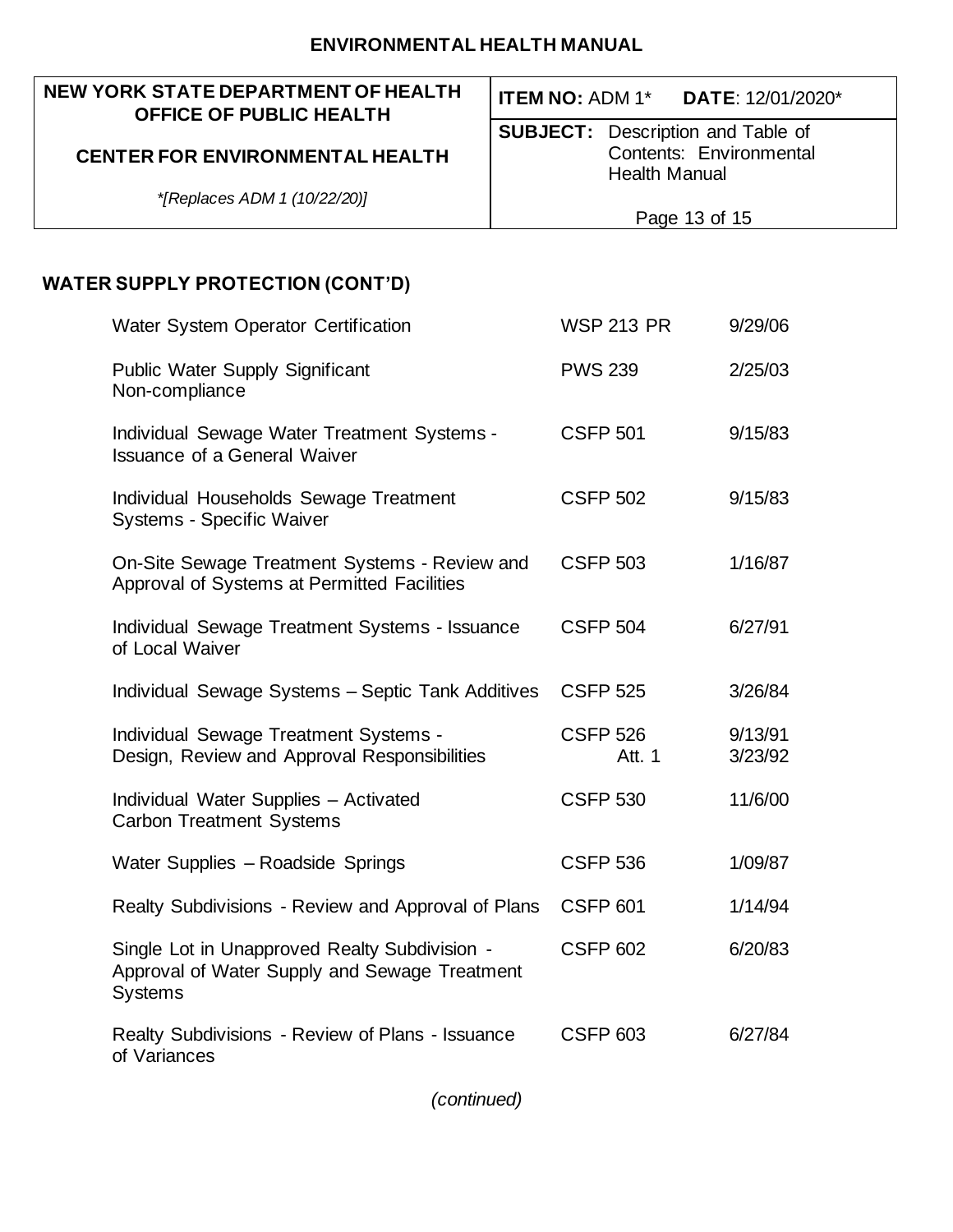| NEW YORK STATE DEPARTMENT OF HEALTH<br><b>OFFICE OF PUBLIC HEALTH</b>                                            | <b>ITEM NO: ADM 1*</b>                          | DATE: 12/01/2020* |
|------------------------------------------------------------------------------------------------------------------|-------------------------------------------------|-------------------|
|                                                                                                                  | <b>SUBJECT:</b> Description and Table of        |                   |
| <b>CENTER FOR ENVIRONMENTAL HEALTH</b>                                                                           | Contents: Environmental<br><b>Health Manual</b> |                   |
| *[Replaces ADM 1 (10/22/20)]                                                                                     |                                                 |                   |
|                                                                                                                  | Page 14 of 15                                   |                   |
|                                                                                                                  |                                                 |                   |
| <b>WATER SUPPLY PROTECTION (CONT'D)</b>                                                                          |                                                 |                   |
| Realty Subdivisions - Requirements for<br>Special Improvement Districts or<br><b>Transportation Corporations</b> | <b>CSFP 621</b>                                 | 8/07/84           |
| Realty Subdivision - Applicability of the<br>Realty Subdivision Law to Condominiums                              | <b>CSFP 622</b>                                 | 2/01/84           |
| Realty Subdivisions - Plan Approval,<br>Conditions of Approval                                                   | <b>CSFP 623</b>                                 | 8/07/84           |
| Realty Subdivisions - Submission of Plans<br>by Licensed Land Surveyors                                          | <b>CSFP 624</b>                                 | 5/14/84           |
| Realty Subdivisions - Individual Water Supply<br>Criteria                                                        | <b>CSFP 625</b>                                 | 11/6/00           |
| <b>ENVIRONMENTAL HEALTH ASSESSMENT</b>                                                                           |                                                 |                   |
| Response to Environmental Exposure                                                                               | DEHA1                                           | 3/13/89           |
| <b>ENVIRONMENTAL RADIATION PROTECTION</b>                                                                        |                                                 |                   |
| Unlicensed Operators of X-ray Equipment                                                                          | <b>RAD 101</b>                                  | 4/26/89           |
| Radiological Emergencies                                                                                         | <b>RAD 320</b>                                  | 12/29/08          |
| Registration of Installations with Radiation<br><b>Producing Equipment</b>                                       | <b>RAD 329</b>                                  | 4/30/87           |
| Inspection of Radiation Installations                                                                            | <b>RAD 331</b>                                  | 9/28/90           |
| Required Preparation for Radiological Health<br>Personnel Performing Radiation Equipment<br>Inspections.         | <b>RAD 332</b>                                  | 10/02             |
| <b>Certified Radiation Equipment Safety Officers</b><br>(CRESO) Certification.                                   | <b>RAD 333</b>                                  | 10/02             |